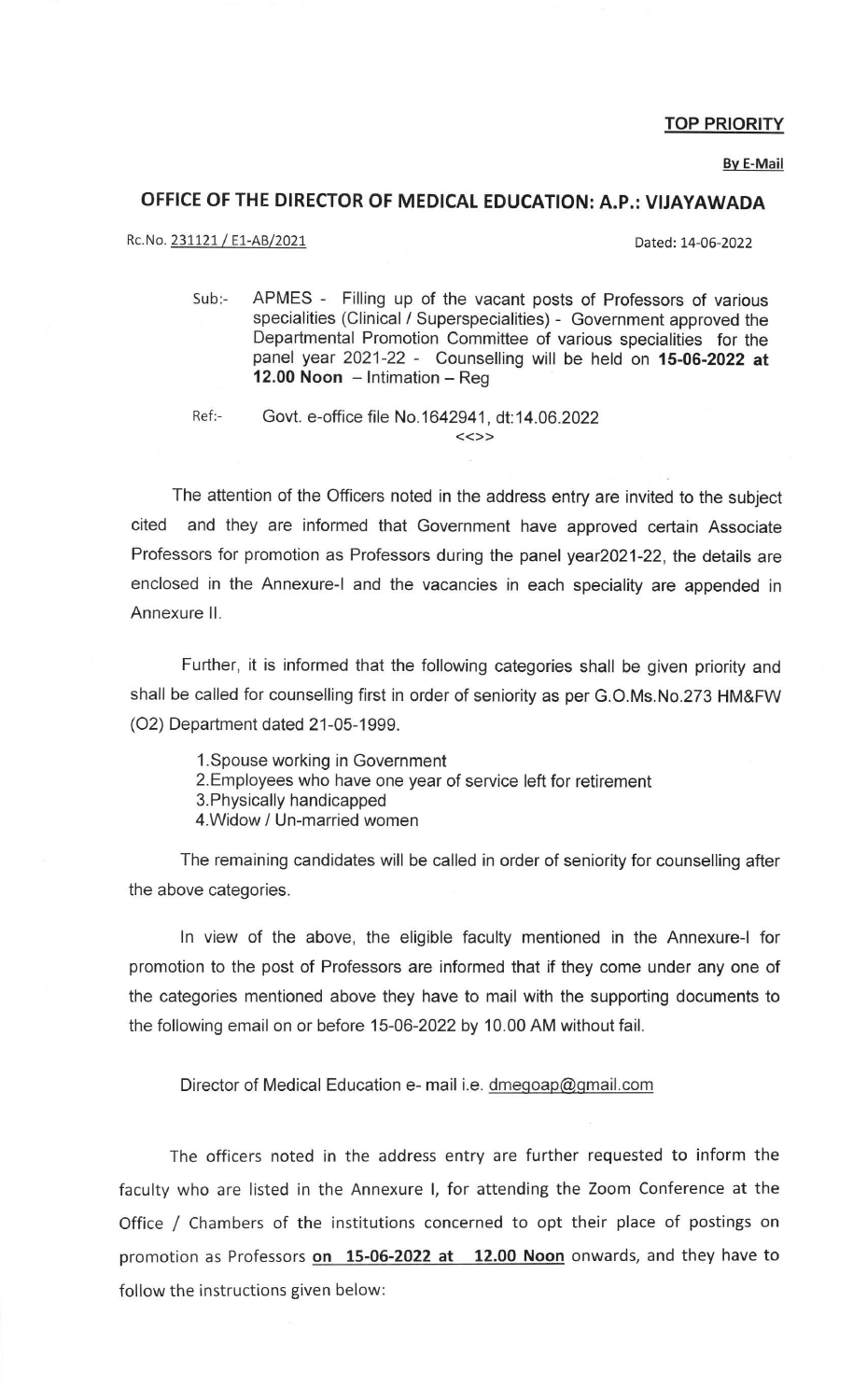l.Download the Zoom Cloud App from Play store and prepare to join the Zoom Conference in the concerned Principals / Superintendents offices.

2.Zoom cloud meeting Link will be sent to the mobile number and email of the Principals of concerned Medical Colleges / Superintendents of Government Teaching Hospitals Ten (10) minutes before the commencement of the Zoom Counselling

> Sd/- Dr. M. Raghavendra Rao Director of Medical Education

 $llt$ .c.f.b.o. $ll$ 

G. Knya Deena Superin**t**endent

To

All the Principals of Government Medical Colleges in the State All the Superintendents of Government Teaching Hospitals in the State Copy to the ClO, O/o DME, A.P., Vijayawada with a request to keep this circular and Annexure in the DME web site.